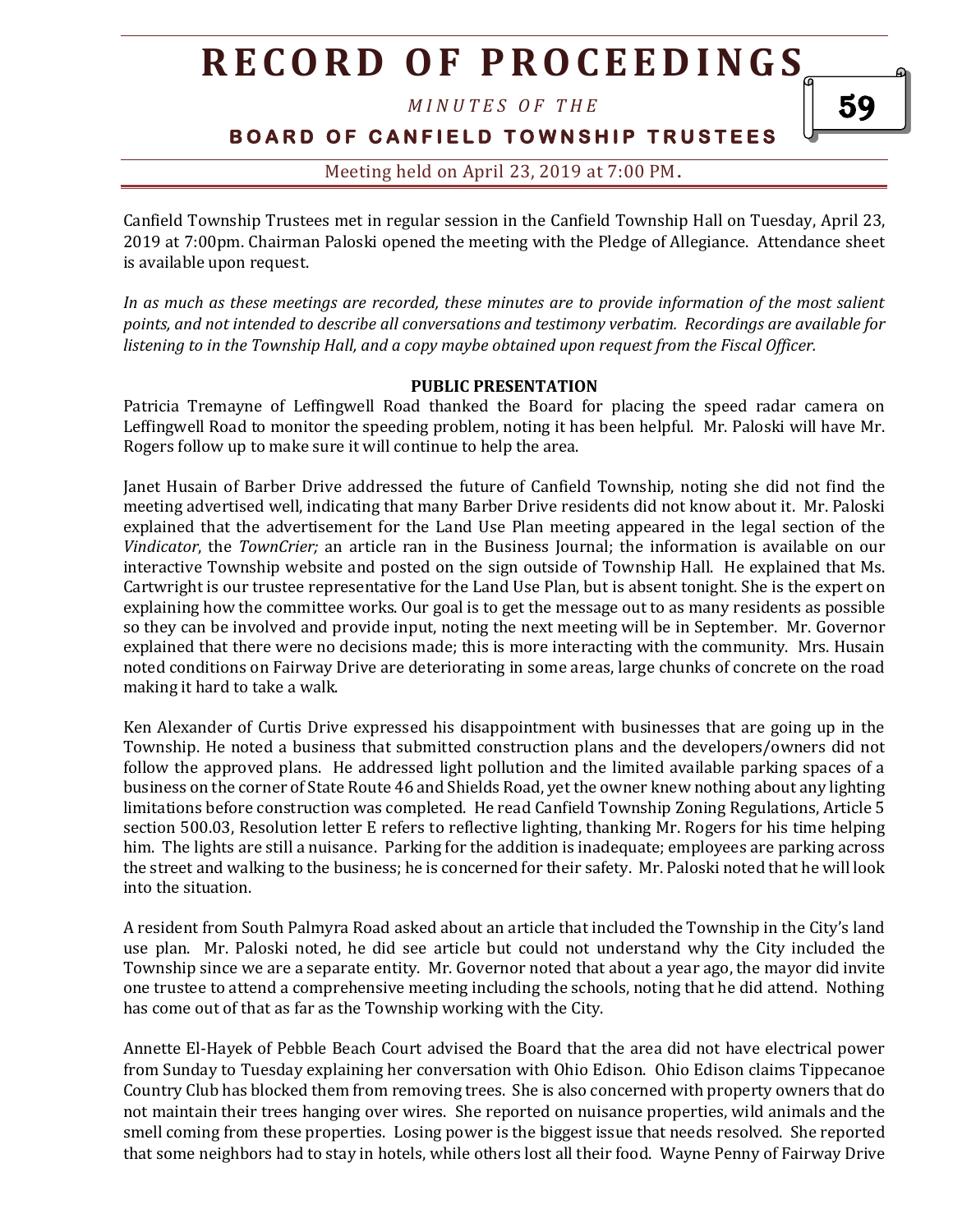#### *M I N U T E S O F T H E*

### **BOARD OF CANFIELD TOWNSHIP TRUSTEES**

Meeting held on April 23, 2019 at 7:00 PM**.**

noted that the Country Club does not want those trees cut down, but they must be held responsible for the power outages that are occurring in their area. He called Ohio Edison at least ten times for over a year and they only say that he is on a list. Maybe if the Township calls, something may happen. Mr. Governor asked Mr. Rogers if the Board could set up something with Ohio Edison to address this concern. Mr. Rogers documented all addresses of the residents present concerning this issue; he will look to see if there is an active stream with easements in that area; will contact Ohio Edison for a walk thru with the Board. Mr. Rogers addressed nuisance properties in the area noting what the Township has done and is not able to do, but advised the residents that he will have the zoning inspector recheck the area to stay on top of it.

#### **Attendance Roll Call**

Chairman Paloski requested that Carmen I. Heasley, Fiscal Officer, call the attendance roll:

| Mr. Paloski    | present |
|----------------|---------|
| Ms. Cartwright | excused |
| Mr. Governor   | present |

**MINUTES:** Chairman Paloski requested corrections or additions to the regular meeting minutes of March 12, 2019 and special meetings of March 12 (Zoning), March 18, 2019. The minutes with suggested changes incorporated were accepted.

**ADMINISTRATOR/ROAD SUPERINTENDENT REPORT:** Mr. Paloski asked about the first mowing at the park. Mr. Rogers stated so far it is going well, but will know more next week.

Mr. Paloski noted not seeing the announcement of this meeting in Monday's paper. Mr. Rogers noted that it should be in today's paper. Mr. Paloski stated that it should go in Monday's paper titled Tuesday's Meetings. Mr. Rogers stated that there was a problem with contact information and that it has been resolved.

The Ohio Department of Commerce requested a copy of the Township's cemetery rules and updates quarterly. Mr. Rogers had the secretary email the rules to them. The Fiscal Officer suggested confirming that Austintown is filing for the Cornersburg cemetery. Mr. Paloski asked if the cemetery is entirely in the Township. Mr. Rogers noted that he did check on that and the full cemetery is within the Township.

Mr. Rogers reviewed the Bike Trail Spur plans and advertisement for the residents present, welcoming any public input. Since US Army Corps of Engineers are involved, he anticipates breaking ground in the fall.

Mr. Rogers reported that the Township did not get the grant funding for Summit Drive because the road is too narrow. He received today an email from LTAP advising him that they are conducting a webinar next week which may offer grant funding for the Summit Drive project.

Mr. Governor suggested continuing to apply for the OPWC grant for paving next year and should consider the Fairway Drive area. Further discussions will be needed to include Ms. Cartwright as we discuss the budget and road projects moving forward.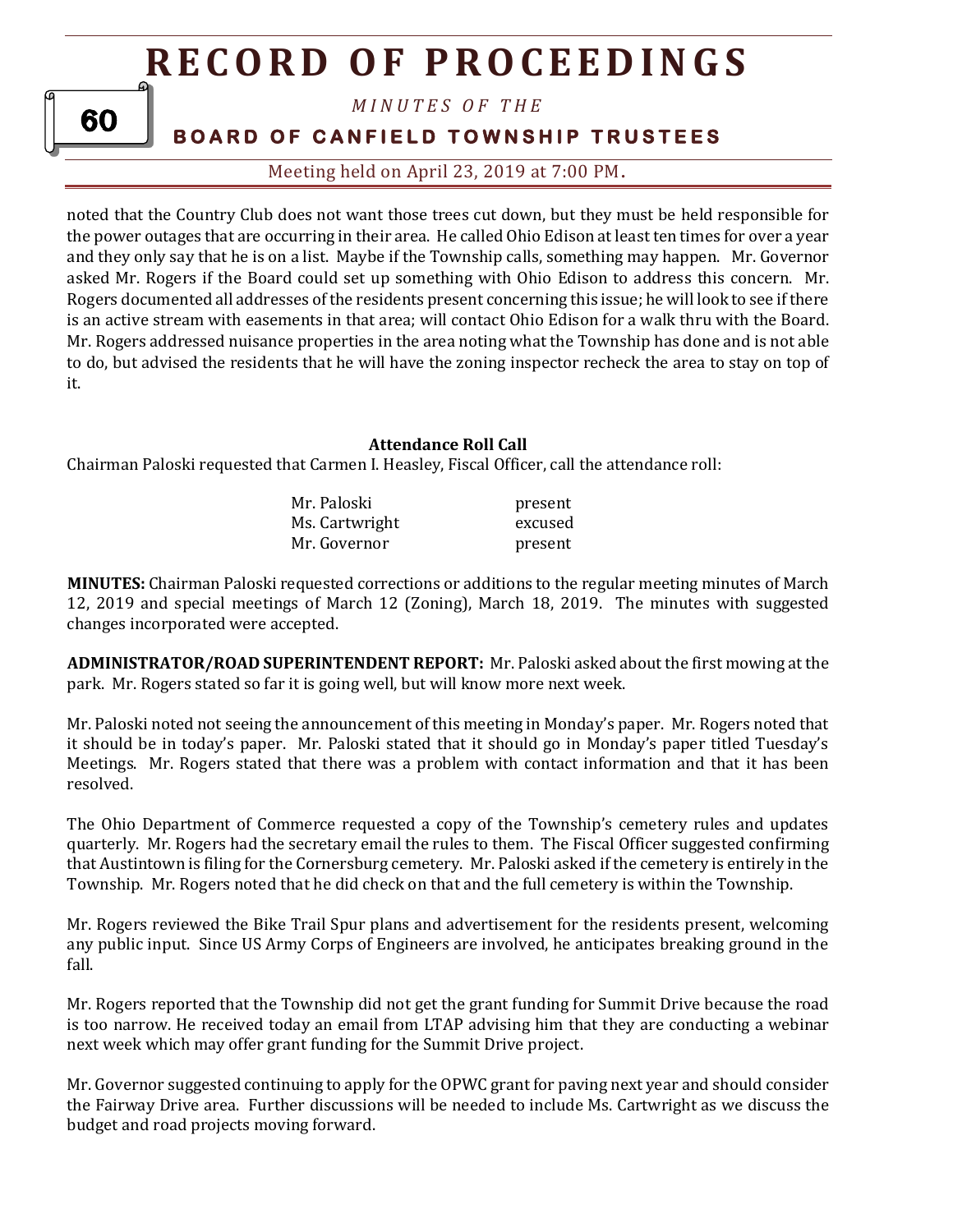*M I N U T E S O F T H E* 

**BOARD OF CANFIELD TOWNSHIP TRUSTEES** 

Meeting held on April 23, 2019 at 7:00 PM**.**

Residents discussed their concerns with the intersection of State Route 224 and Lockwood Blvd with drivers running red lights and realizing at the last minute that they are in the wrong lane. Mr. Rogers will contact the county concerning these issues. Mr. Paloski moved to accept the administrator/road superintendent, public works and zoning reports as presented.

**FISCAL OFFICER'S REPORT:** Chairman Paloski called on the Fiscal Officer, Carmen I. Heasley, to present the financials. The Fiscal Officer reviewed warrants, electronic payments and purchase orders. She suggested advancing \$5,000 from the General Fund to the Gasoline Fund to cover the additional salt purchase until funds come into that fund.

She explained the need to void one check to the Mahoning County Recorder's Office and one adjustment to the EBT payment for Verizon to include equipment purchased. She explained that while checking to make sure that Ms. Cartwright's conference payment was properly applied to the Township's credit card, she noticed that the payment mailed two weeks earlier had not applied to the credit card. Farmers National Bank worked well with her to stop payment on the original check. They applied the payment properly to avoid any fees. The bank did not charge the Township for a stop payment or applying the payment. The check came back in the mail three days later because of an address change for the processing company. Farmers has suggested processing payments at Farmers and not to be mailed.

Mr. Paloski asked the Fiscal Office about the possible new office copier. She noted that the sales person's job is to sell a new copier to the Township. He claims it would be faster with some improvements to quality as well as having the same monthly payments. It is up to the Board to determine if we purchase our present copier or obligate the Township to a new copier after reviewing the budget. Mr. Governor suggesting to table until the budget hearing.

The Fiscal Officer reviewed one investment, the American Express Certificates of Deposits, come due for \$100,000 that will transfer to Farmers National. She waited for a call from Farmers Investment on rates, but did not hear back from them. She believes the rates available are disappointing, recommending transferring \$200,000 plus interest to Star Ohio Plus where the current rate is 2.55% and the full amount remains liquid. Mr. Governor asked if the investment is \$100,000, why suggesting \$200,000. Ms. Heasley noted that we have been pulling funds from Star Ohio Plus and should start replacing the funds. Mr. Paloski moved to accept the report as presented.

#### **OLD BUSINESS**

Mr. Governor suggested holding off on old business until we have a full Board.

#### **NEW BUSINESS RESOLUTION 2019-04-23-88 Canfield Gridiron**

Mr. Paloski moved to approve payment to the Canfield Gridiron Club for \$500.00 as a donation in exchange for their help during the Appliance Recycling event, scheduled for Saturday, June 1, 2019 at the Canfield Fairgrounds. Mr. Governor seconded the Motion. Roll Call: Mr. Paloski, yes; Mr. Governor, yes. Motion carried 2 to 0.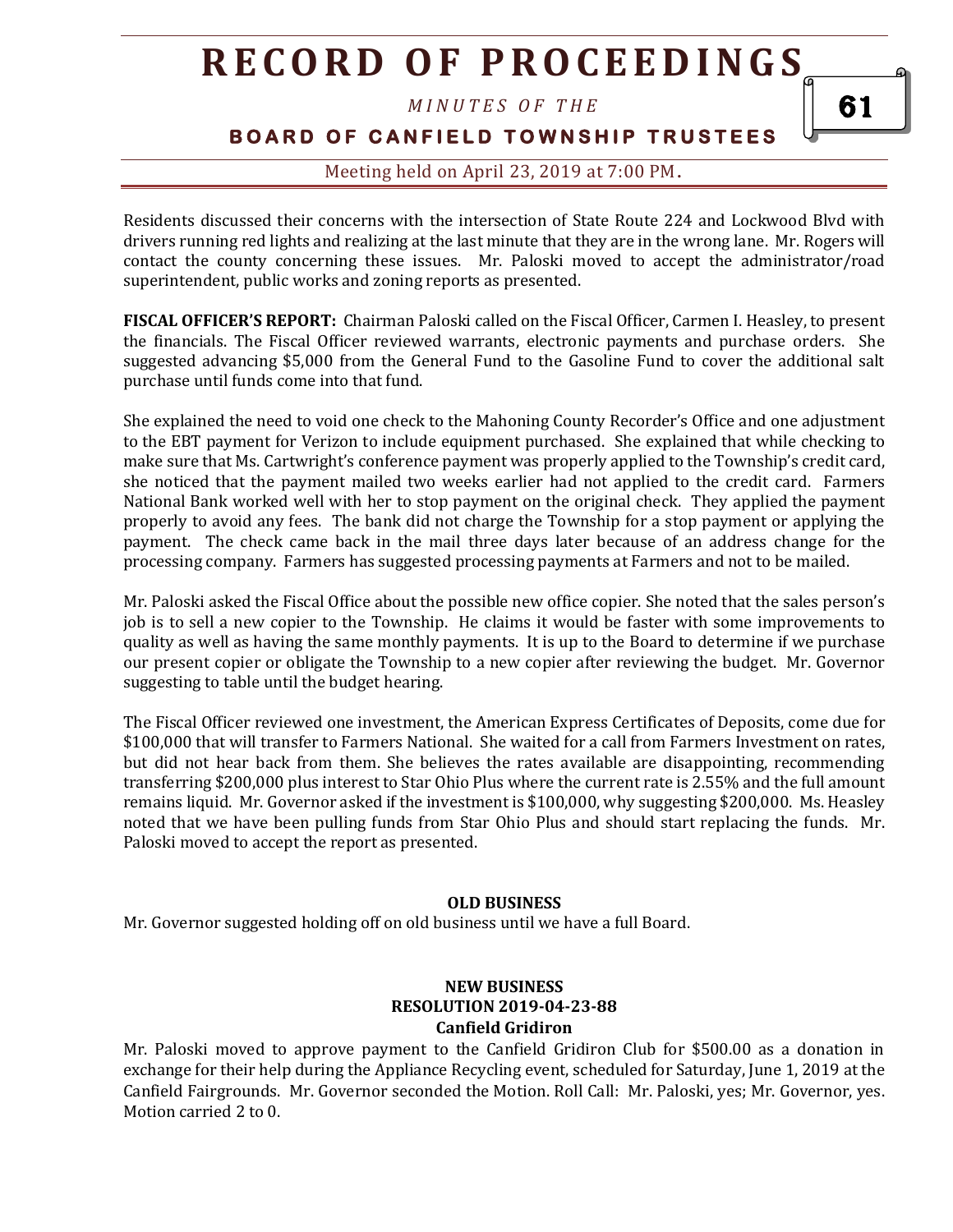*M I N U T E S O F T H E* 

### **BOARD OF CANFIELD TOWNSHIP TRUSTEES**

Meeting held on April 23, 2019 at 7:00 PM**.**

#### **RESOLUTION 2019-04-23-89 Summer Meeting Schedule**

Mr. Governor moved to adopt a Summer Meeting Schedule as in past years to one meeting a month from June through September 2019 with the regular meeting schedule resuming in October. During the summer, the meetings will take place on the second Tuesday of the month unless otherwise advertised and in October, the regular meeting schedule will return to the second and fourth Tuesdays of each month. Mr. Paloski seconded the Motion. Roll Call: Mr. Paloski, yes; Mr. Governor, yes. Motion carried 2 to 0.

### **RESOLUTION 2019-04-23-90**

#### **Warrants & Electronic Payments**

Mr. Paloski moved to approve Warrants #13216 thru #13244, electronic payments 152-2019 thru 170- 2019, EFT payments are included in with electronic payments for a grand total of \$27,091.35 as general & payroll obligations of the Township. Mr. Governor seconded the Motion. Roll Call: Mr. Paloski, yes; Mr. Governor, yes. Motion carried 2 to 0.

#### **RESOLUTION 2019-04-23-91 Purchase Orders**

Mr. Paloski moved to approve PO 23-2019 through PO 27-2019 for a total of \$20,183.11. Mr. Governor seconded the Motion. Roll Call: Mr. Paloski, yes; Mr. Governor, yes. Motion carried 2 to 0.

#### **RESOLUTION 2019-04-23-92**

### **Advance Out from General Fund to Gasoline Fund**

Mr. Governor moved to approve advancing \$5,000 from the General Fund appropriations line #1000-920- 920-0000 (Advance Out) to the Gasoline Fund revenue line #2021-941-0000 (Advance In) to cover the payment to Morton Salt. Mr. Paloski seconded the Motion. Roll Call: Mr. Paloski, yes; Mr. Governor, yes. Motion carried 2 to 0.

#### **RESOLUTION 2019-04-23-93 Investment of Funds**

Mr. Paloski moved to authorize the Fiscal Officer, Carmen I. Heasley to transfer \$200,000 from the Township's primary checking account with Farmers National Bank to Star Ohio Plus. Mr. Governor seconded the Motion. Discussion: Mr. Governor noted that with Ms. Cartwright not here today, he wants to make sure that this money is liquid. The Fiscal Officer noted that it is fully liquid and can be moved back and forth at no cost to the Township. Roll Call: Mr. Paloski, yes; Mr. Governor, yes. Motion carried 2 to 0.

**Trustees Comments:** Mr. Paloski noted Good Evening Canfield will be held on May 2, from 5:30pm to 8:30pm at Tippecanoe Country Club. Canfield High School will hold Civic Day on May 3, they will visit Township Hall around 11:15am with lunch to follow at St. Michael's Church Hall.

**Next Meeting Dates:** The Board will hold regular Board meetings on Tuesdays, May 14 and May 28 at 7pm. A tentative date was set for a budget workshop on Wednesday, May 15 at 8:30am asking the Fiscal Office to advertise as a special regular meeting. Mr. Rogers will call Ms. Cartwright to check her schedule and advise the Fiscal Officer to advertise the meeting properly.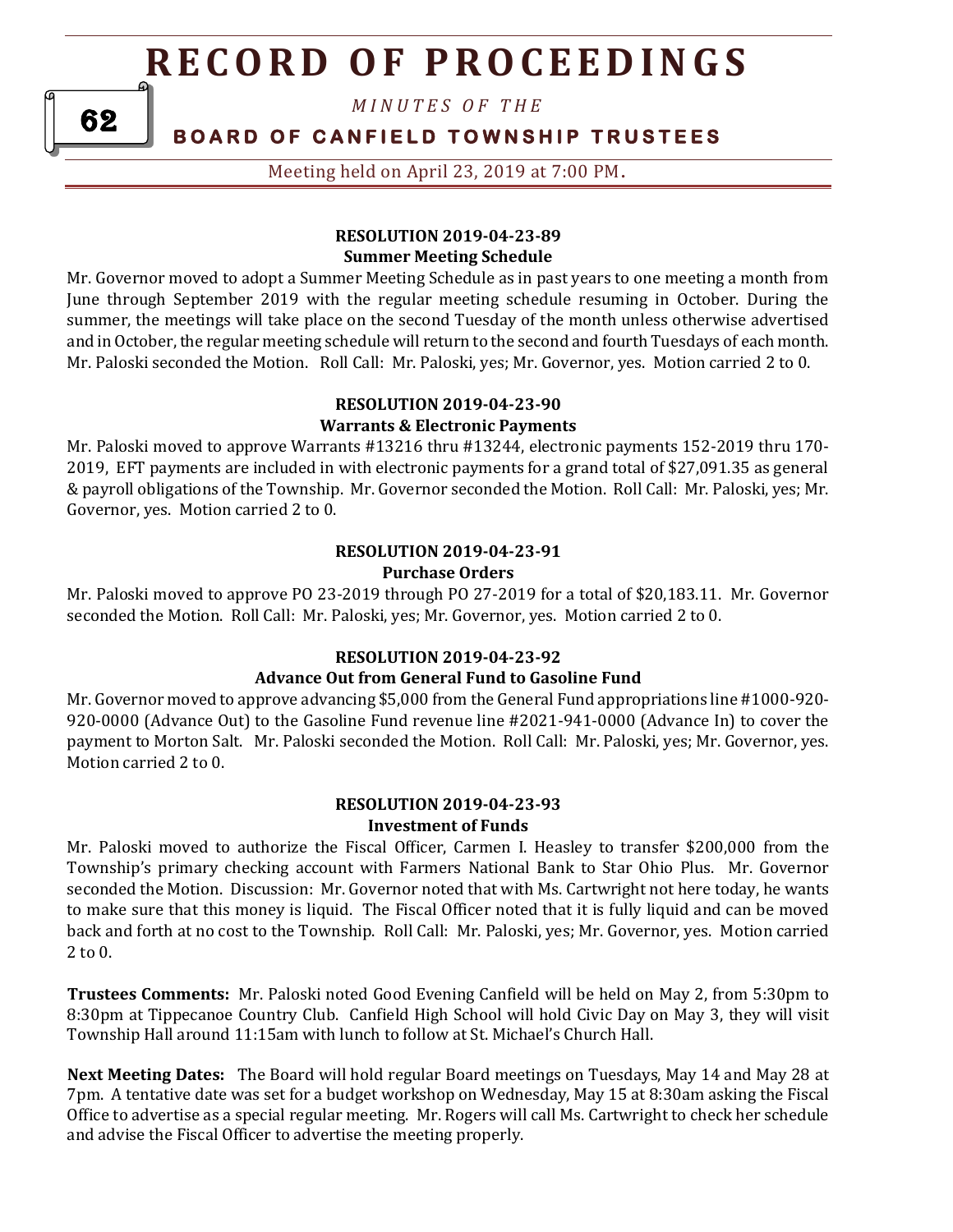*M I N U T E S O F T H E* 

**BOARD OF CANFIELD TOWNSHIP TRUSTEES** 

Meeting held on April 23, 2019 at 7:00 PM**.**

#### **ADJOURNMENT**

\_\_\_\_\_\_\_\_\_\_\_\_\_\_\_\_\_\_\_\_\_\_\_\_\_\_\_\_\_\_\_\_\_\_\_\_\_\_\_\_\_\_ \_\_\_\_\_\_\_\_\_\_\_\_\_\_\_\_\_\_\_\_\_\_\_\_\_\_\_\_\_\_\_\_\_\_\_\_\_\_\_\_\_\_\_\_\_\_\_\_\_

With no further business before the Board, Chairman Paloski adjourned the meeting at 8:13pm.

Mr. Joseph N. Paloski, Chairman Mr. Brian W. Governor, Vice-Chairman

\_\_\_\_\_\_\_\_\_\_\_ Excused \_\_\_\_\_\_\_\_\_\_\_\_\_\_\_\_\_\_\_\_ \_\_\_\_\_\_\_\_\_\_\_\_\_\_\_\_\_\_\_\_\_\_\_\_\_\_\_\_\_\_\_\_\_\_\_\_\_\_\_\_\_\_\_\_\_\_\_\_\_ Ms. Marie Izzo Cartwright, Trustee